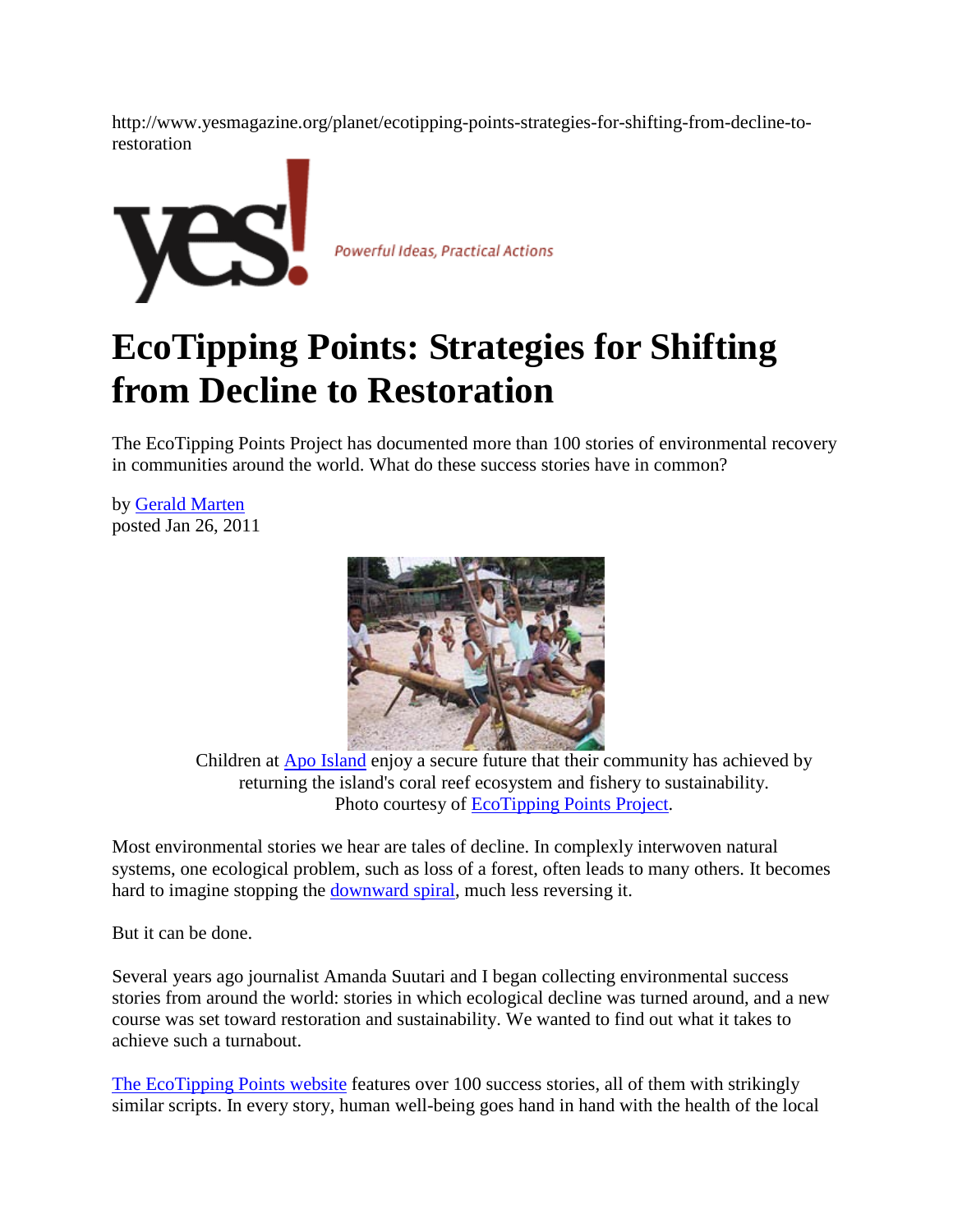ecosystem. And in every story, decline is driven by mutually reinforcing vicious cycles. Reversing the cycles can be a tall order, but anything less is like swimming helplessly against a powerful current.

The right "levers" transform vicious cycles into "virtuous cycles" that contribute to restoration with as much force as the vicious cycles drove decline.

Most important, in every story the sweeping changes from decline to restoration can be traced back to a "lever"—an action that set the positive change in motion. I call that lever an ["EcoTipping Point.](http://www.ecotippingpoints.org/about-etps.html)" EcoTipping Point levers typically combine the "right" eco-technology (in the broadest sense of "technology") with the human social organization to put that ecotechnology effectively into use. The levers are catalytic, generating a cascade of far-reaching effects, but they do more than that. They transform the vicious cycles into "virtuous cycles," which contribute to restoration with as much force as the vicious cycles drove decline. (Click [here](http://www.ecotippingpoints.org/resources/understanding-how-ecotipping-points-work.html) for detailed examples of transforming vicious cycles into virtuous cycles.)

# **Success Stories**

The following success stories illustrate the diversity of forms that EcoTipping Points can take. In every case, success began at one location and subsequently spread to many.

- **[A marine sanctuary at Apo Island in the Philippines](http://ecotippingpoints.org/our-stories/indepth/philippines-apo-marine-sanctuary-coral-reef-fishery.html)** set in motion community fisheries management that reversed a vicious cycle of destructive fishing and depletion of fish stocks, restored the island's coral-reef ecosystem and fishery, rescued a fishing village's valued way of life, and created new avenues of prosperity. Seven hundred fishing villages in the Philippines now have marine sanctuaries.
- **[Agroforestry and community forest management in Nakhon Sawan \(Thailand\)](http://ecotippingpoints.org/our-stories/indepth/thailand-watershed-forest-agroforestry-community-management.html)** reversed a vicious cycle of deforestation, watershed degradation, dependence on expensive agricultural inputs, debt, population exodus, and carbon dioxide release due to deforestation. (Tropical deforestation is responsible for 30 percent of global carbon dioxide emissions.) The region's villages restored local forests and the ecological health of their watersheds, secured their livelihoods with agriculture that was sustainable because it mimicked forests, and helped to reduce global greenhouse gases by returning atmospheric carbon to a once-again verdant landscape.



**Community gardens in New York City provide fresh vegetables, attractive community space, neighborhood pride, and respite from the hectic pace of city life.**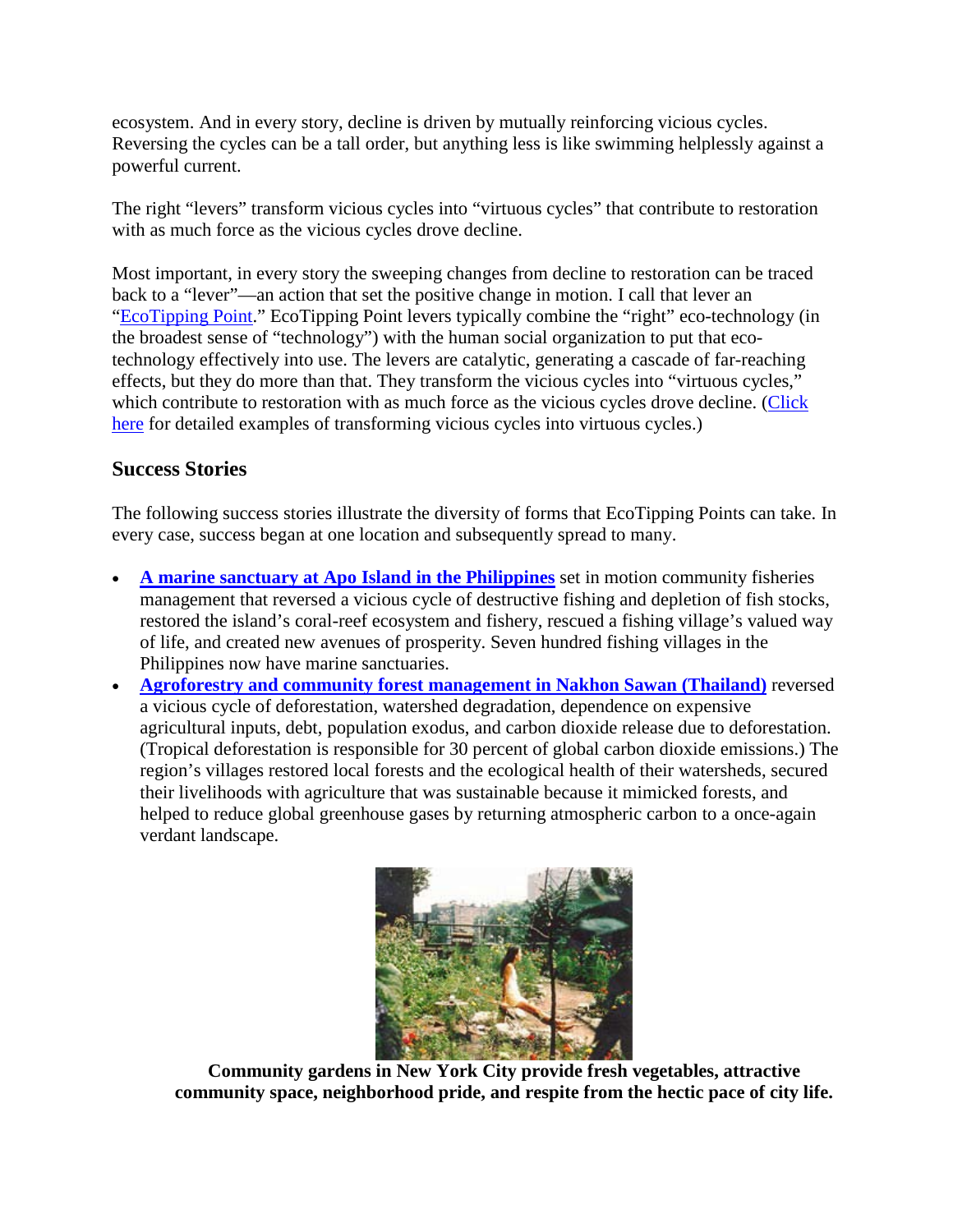## **Photo Courtesy of [EcoTipping Points Project.](http://www.ecotippingpoints.org/our-stories/indepth/usa-new-york-community-garden-urban-renewal.html)**

- **[New York City's "Green Guerillas" created community gardens in vacant lots](http://ecotippingpoints.org/our-stories/indepth/usa-new-york-community-garden-urban-renewal.html)**, reversing a vicious cycle of urban decay, crime, neglect, and population flight, while producing food, flowers, community space, and wildlife habitat to nourish the bodies and souls of 800 neighborhoods, stimulating local residents to renovate their neighborhoods and inspiring urban community gardening across the nation.
- **["Envision Utah" involved thousands of citizens in map-based, regional planning](http://www.ecotippingpoints.org/our-stories/indepth/usa-envision-utah-regional-planning-community-participation.html)  [workshops](http://www.ecotippingpoints.org/our-stories/indepth/usa-envision-utah-regional-planning-community-participation.html)**, creating an informed public opinion that reversed urban sprawl in the Salt Lake City metropolitan area, preserving agricultural land, transforming transportation corridors with light rail, and setting the 98 municipalities in the region on a course of healthier urban growth.
- **[Cotton farmers in Andhra Pradesh \(India\) used "Non-Pesticide Management"](http://ecotippingpoints.org/our-stories/indepth/india-pest-management-nonpesticide-neem.html)** with neem and other ecological methods to reverse a vicious cycle of pesticide resistance in insect pests, heavier use of chemical pesticides, human pesticide poisoning, debt, and the highest suicide rate in India. They restored human health, family budgets, and local wildlife (including birds and predatory insects that provided natural pest control) and were inspired by their success to embark on new improvements for their villages. Non-Pesticide Management has now spread to more than 3,000 villages.
- **[Community coastal mangrove management in Trang Province \(Thailand\)](http://ecotippingpoints.org/our-stories/indepth/thailand-mangrove-restoration-community-management.html)** reversed a vicious cycle of mangrove destruction, fisheries depletion, and the forcing of local inhabitants into increasingly destructive activities as resources deteriorated. It restored mangrove habitat, coral reefs, coastal fisheries, and economic opportunities while inspiring more than 50 villages to improve the ecological health of their entire watersheds.
- **[Arcata \(California\) created a coastal wetland](http://ecotippingpoints.org/our-stories/indepth/usa-california-arcata-constructed-wetland-wastewater.html)** at the former site of the city's dump and derelict millpond, providing low-cost municipal sewage processing along with wildlife habitat and nature recreation in an urban setting. Expansion of constructed wetlands to surrounding towns changed urban development in a way that helped to contain urban sprawl.
- **[Indigenous communities in the Mixtec region of southern Mexico planted millions of](http://www.ecotippingpoints.org/our-stories/indepth/mexico-oaxaca-community-reforestation-mixteca-region.html)  [trees](http://www.ecotippingpoints.org/our-stories/indepth/mexico-oaxaca-community-reforestation-mixteca-region.html)**, reversing a centuries-long vicious cycle of deforestation, overgrazing, and desertification, setting a barren landscape on a course of restoration, and inspiring the communities to take greater charge of their destinies.
- **[Freiburg, Germany is an inspirational "green city,"](http://www.ecotippingpoints.org/our-stories/indepth/germany-freiburg-sustainability-transportation-energy-green-economy.html)** which overcame a vicious cycle of ever-increasing consumption and dependence on fossil fuels, switching to a course of sustainable transportation, energy, waste management, and land conservation while creating a far-reaching green economy that perpetuates even more environmental progress.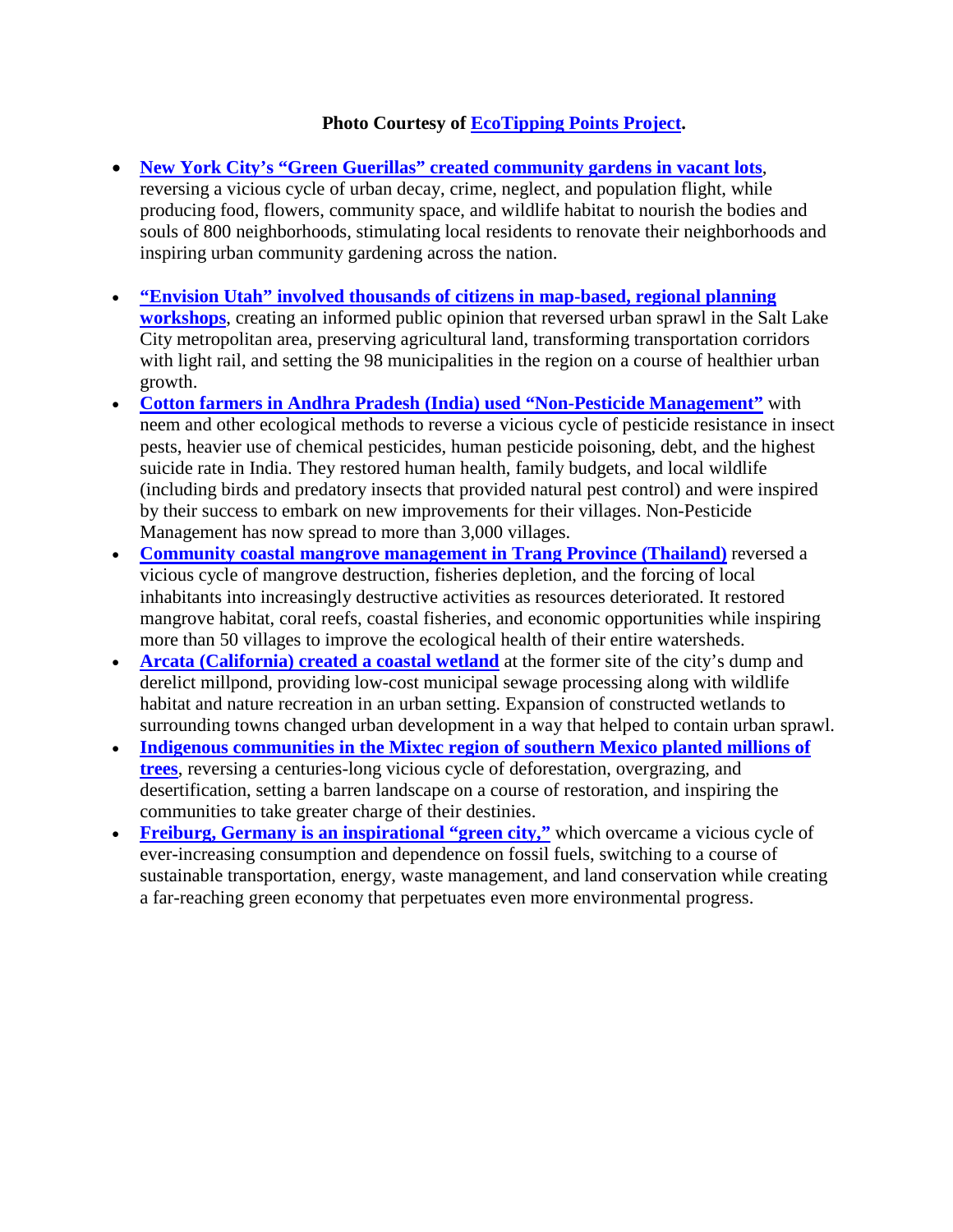

#### **The revival of traditional rainwater harvesting in Rajasthan, India, replenished depleted aquifers, restored irrigation for agriculture like this wheat field, and returned the people to a normal life. Photo Courtesy of [EcoTipping Points Project](http://ecotippingpoints.org/our-stories/indepth/india-rajasthan-rainwater-harvest-restoration-groundwater-johad.html)**

• **["Water Warriors" in Rajasthan \(India\) revived traditional rainwater catchment dams](http://ecotippingpoints.org/our-stories/indepth/india-rajasthan-rainwater-harvest-restoration-groundwater-johad.html)** in more than 800 villages, reversing a vicious cycle of depleted aquifers, dried-up wells and rivers, fuelwood depletion, agricultural decline, and population exodus, while bringing back the water, original vegetation, wildlife, and a decent life for the people.

## **Secrets of Success**

What, then, are the main ingredients for success? What does it take to reverse the vicious cycles? The following ingredients are prominent in our success stories:

- **Outside stimulation and facilitation.** A success story typically begins when people or information from outside a community stimulate a shared awareness about a problem (i.e., how the situation is changing and what seems to be responsible) and provide fresh ideas for possible actions to deal with it.
- **Strong local institutions and enduring commitment of local leadership.** Instead of topdown regulation or elaborate development plans with unrealistic goals, we see success where there is genuine community participation, the community moving forward with its own decisions, manpower, and financial resources, while generating a sense of individual and group ownership for the achievements. Leaders who keep the restoration process on track are the "glue" in the stories.
- **Co-adaption between social system and ecosystem.** The restoration that we see in success stories occurs when human society and the environment fit and function together as a healthy and sustainable whole. At the core is a ["social commons"](http://gerrymarten.com/human-ecology/chapter11.html#p1) that is explicitly tailored to managing a community's social and environmental capital.
- **"Letting nature do the work."** It is beyond human capacity to micromanage the environment. Doable and sustainable solutions give nature full opportunity to marshal its self-organizing powers for restoration.
- **Transforming waste into resources.** What appears to be "waste"—such as degraded land, abandoned buildings, garbage, sewage, or marginalized people—is mobilized and transformed into valued social or material capital.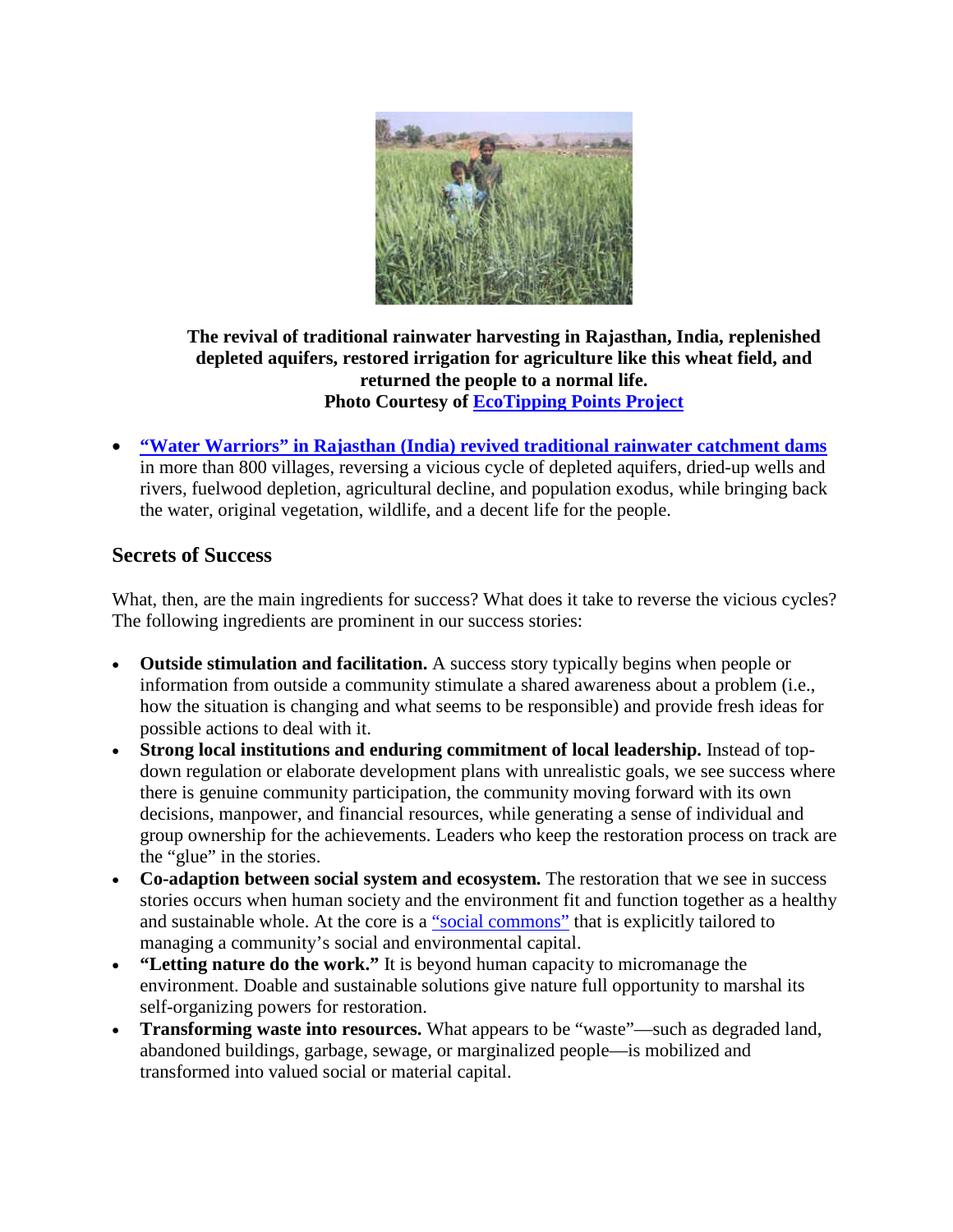• **Rapid results.** Quick "payback" helps to mobilize community commitment. Once positive results begin cascading through a system, normal social, economic, and political processes can take it from there.



[The City that Ended Hunger](http://www.yesmagazine.org/issues/food-for-everyone/the-city-that-ended-hunger) Belo Horizonte, Brazil did—and it wasn't that hard.

- **A powerful symbol.** A respected leader or champion for a cause, a site or landmark sacred to the community, or a compelling idea becomes a symbol for the entire effort, consolidating community commitment and mobilizing community action.
- **Overcoming social obstacles.** In today's complex society, powerful obstacles often stand in the way of positive change. For example: demands for people's time and attention that compete with contributing to the community; dysfunctional dependence on the status quo; governments, organizations, or individuals that feel threatened by innovation; people who attempt to take over valuable resources after their restoration. Local autonomy can help to withstand social obstacles that emanate from outside a community.
- **Social and ecological diversity.** Greater diversity provides more choices and opportunities, and therefore better prospects that some of the choices will be effective for reaching desired outcomes.
- **Social memory.** Learning from the past can be a particularly valuable resource because it offers choices that have stood the test of time.
- **Building resilience.** The ability to "lock in" gains and withstand inevitable threats to sustaining those gains is enhanced by a community's adaptive capacity: its openness to change based on shared community awareness, prudent experimentation, learning from successes and mistakes, and replicating success.

It should be recognized that even the best levers will not solve environmental problems overnight. It is hard work no matter how it is done. But with so many problems spiraling beyond control, it's important to remind ourselves of what others have done to turn decline around. EcoTipping Points offer a handle for making sense of complexity—a paradigm of hope and a fresh lens for looking at both problems and solutions. They provide desperately needed reassurance that environmental and social problems are not too big, too costly, nor too complicated to be dealt with effectively.

Gerald Marten is an ecologist at the [East-West Center](http://www.eastwestcenter.org/) in Honolulu and author of *[Human](http://gerrymarten.com/human-ecology/tableofcontents.html)  [Ecology: Basic Concepts for Sustainable Development](http://gerrymarten.com/human-ecology/tableofcontents.html)*. His email address is